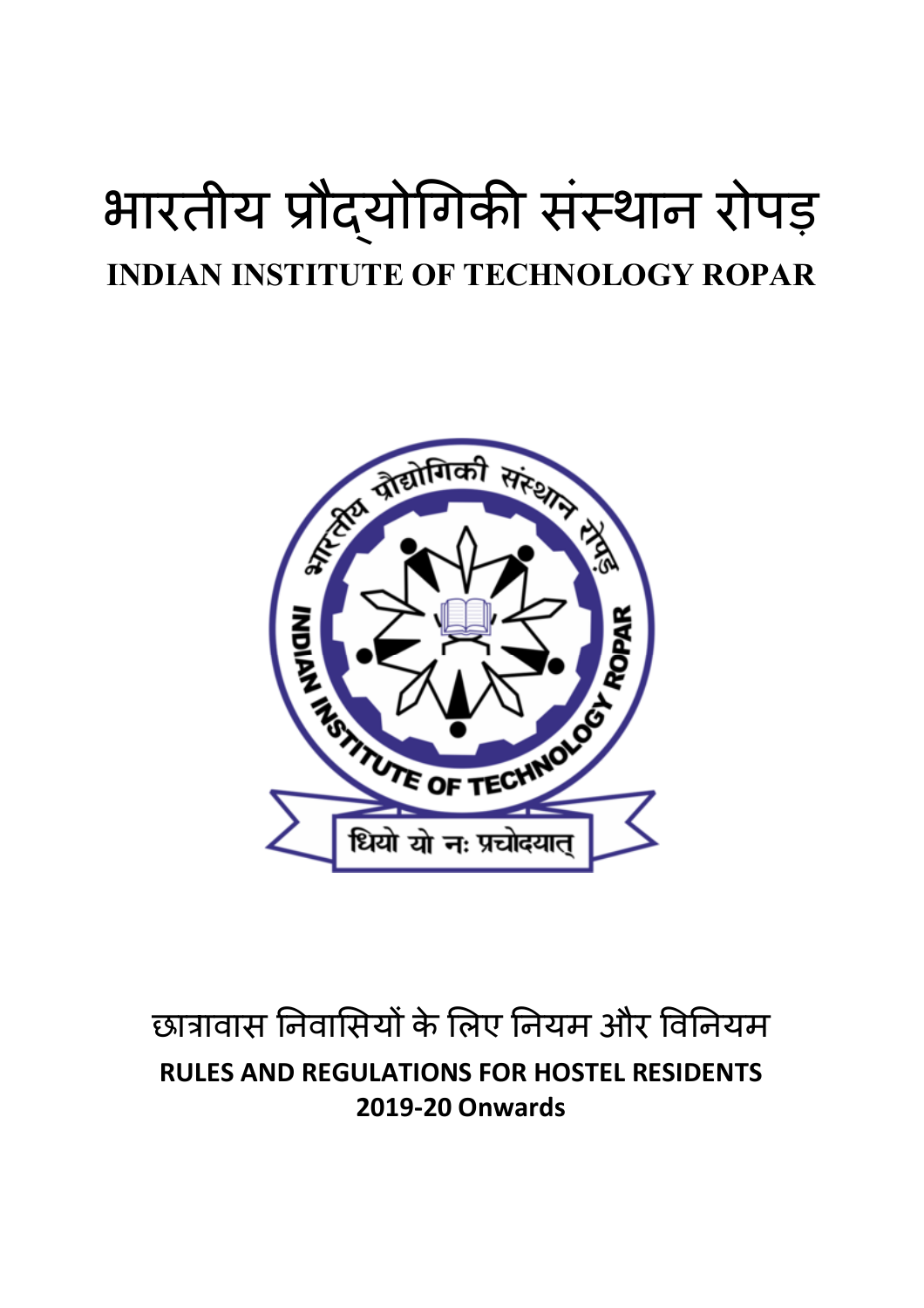#### **1.** आवास**/ACCOMMODATION**

भारतीय प्रौदयोगिकी संस्थान रोपड़ एक आवासीय संस्थान है इसलिए सभी छात्रों को छात्रावास में रहने की आवश्यकता है। जैसे कि प्रत्येक विदयार्थी जिसने संस्थान में दाखिला लिया है उसे छात्रावास सीट किराया, छात्रावास प्रवेश शुल्क, स्थापना शुल्कों, रोगी स्वास्थ्य बीमा प्रीमियम, निर्धारित छात्रावास मेस अग्रिम, आदि का भुगतान करना आवश्यक है। पाठ्यक्रम की पूर्णता/संस्थान छोड़ने के बाद सभी लौटाने जाने योग्य देय जमाओं का निपटारा ͩकया जाएगा।

(a) Indian Institute of Technology Ropar, is a residential Institute and hence all students are required to reside in the hostels. As such, every student who has been admitted to the Institute is required to pay hostel seat rent, hostel admission fee, establishment charges, in-patient health insurance premium, prescribed hostel mess advance, etc. All the refundable deposits will be dealt with after completion of the course of study/leaving the Institute.

पीएच.डी और एम.टैक विदयार्थियों को छोड़कर सभी विदयार्थियों को शैक्षणिक कैलेंडर के अनुसार छमाही अंतराल के दौरान छात्रावास खाली करना होगा।

(b) All students except Ph.D. & M.Tech. Students must vacate the hostel accommodation during the semester breaks as per the Academic Calendar.

वैधानिक रुप से, प्रारंभिक पाठयक्रम/बी.टैक/एम.एससी/ दोहरी उपाधि विदयार्थियों के लिए छात्रावास उपलब्ध नहीं है। हांलाकि उसके/उसकी अनुरोध पर छात्रावास में रहने की अनुमति दी जा सकती है। और यदि वह किसी कोर्स वर्क/परियोजना कार्य/संस्थान कार्य/छात्रावास कार्य आदि कर रहा/रही है तो सक्षम प्राधिकारी के अनुमोदन से रहने की अनुमति दी जा सकती है। कुछ आवासों के लिए प्रचलित दरों के अनुसार भुगतान शुल्क देना आवæयक है।

(c) Statutorily, hostel accommodation is not available to Preparatory Course (PC)/ B.Tech. / M.Sc. / Dual Degree students during vacation. However, he / she may be permitted to stay in the hostel on request, and approval from the competent authority if he / she is doing any Course work/ project work / Institute work / Hostel work, etc. Such residents are required to pay charges as per the prevailing rates.

दोहरी उपाधि छात्रों को बी.टैक छात्रों के रुप में उनके पाठ्यक्रम के प्रथम चार वर्षों तक और एम.टैक छात्रों को अंतिम वर्ष तक माना जाएगा।

(d) Dual degree students will be treated as B.Tech. students for the first four years of their program and as M.Tech. Students for the last year.

छात्रावास सुविधा वर्ष भर एम.एस और पीएच.डी शोधार्थियों को उपलब्धता के आधार पर और संबंधित प्राधिकारी की अनुमति से प्रदान की जाती है। एम.एस. और पीएच.डी शोधार्थी छात्रावास को छमाही के मध्य में भी संस्थान दवारा मुक्त किए जाने पर खाली कर सकते है। हालांकि, उन्हें पूरी छमाही के लिए स्थापना शुल्कों का भुगतान करना होगा।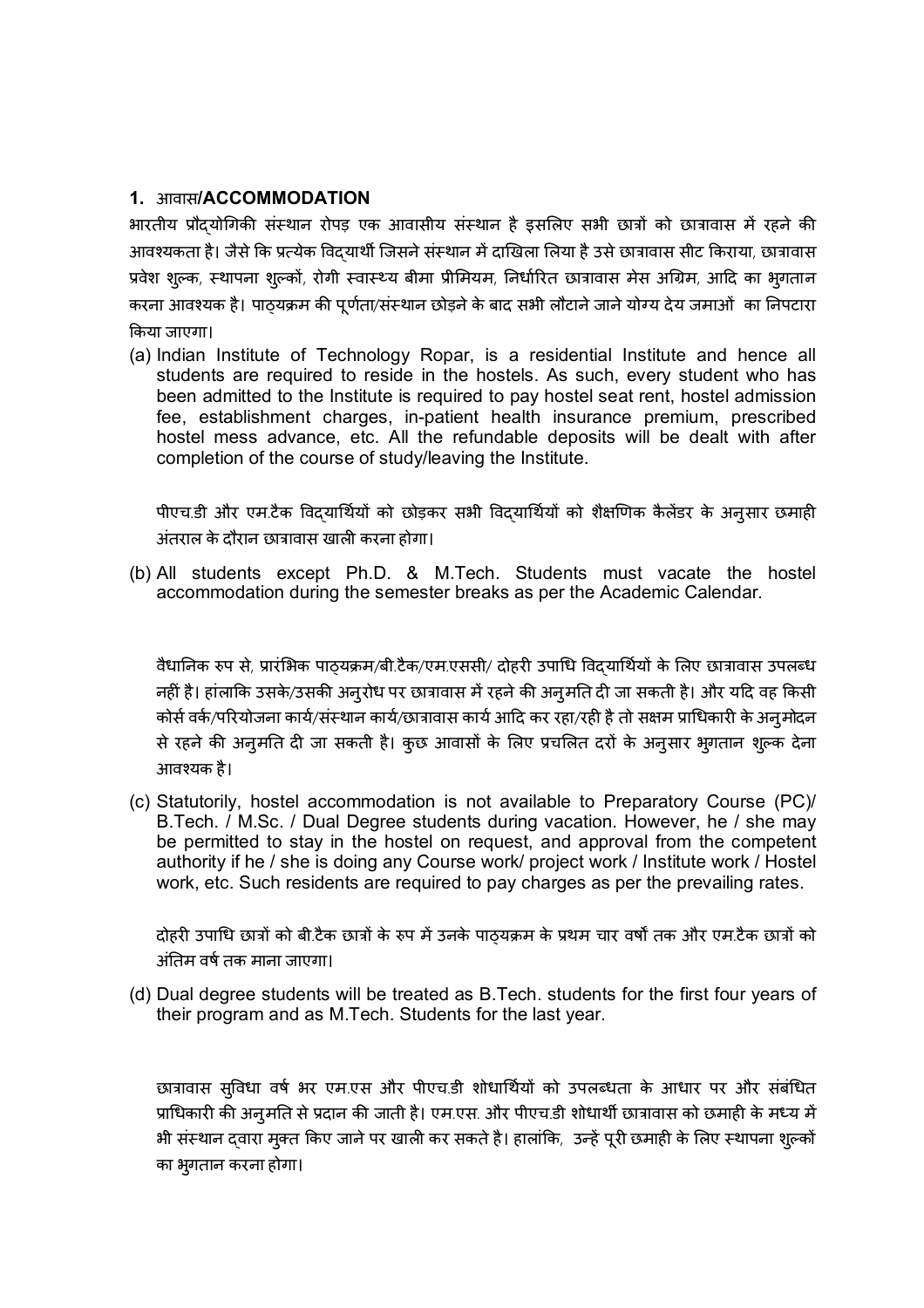(e) Hostel accommodation, subject to availability and permission from the concerned authority, will be provided to M.S. and Ph.D. scholars throughout the year. M.S. and Ph.D. scholars shall vacate the hostel, even in the middle of the semester, once they are relieved from the Institute. However, they have to pay the Establishment charges for the entire semester.

विशेषरुप से ऊपर वर्णित न की गयी किसी भी श्रेणी से संबंधित छात्र/शोधार्थियों को उपलब्धता के आधारपर आवास दिया जाएगा। छात्रावास प्रबंधन ऐसे मामलों में अंतिम प्राधिकरण है। निदेशक, भा.प्रौ.सं.रोपड़ दवारा छात्रावास प्रबंधन का गठन किया जाएगा।

(f) Students / Scholars belonging to any category not specifically mentioned above will be given accommodation subject to availability. The Hostel management is the final authority in such matters. Hostel Management will be constituted by the Director, IIT Ropar.

छात्रावास की सुविधा परियोजना कर्मचारियों को उनके अनुरोध के आधारपर एक सीमित अवधि के लिए प्रदान की जा सकती है जो संस्थान में शोध उपाधि के लिए कार्य करने हेतु पंजीकृत है, जो कि उपलब्धता के अधीन बढ़ायी जा सकती है। उन्हें छात्रावास प्रंबंधन दवारा निर्धारित कमरे हेत् किराया, स्थापना शुल्क और अन्य शुल्क के लिए अग्रिम भुगतान करना होगा। छात्रावास के आवास का लाभ लेने वाले परियोजना कर्मचारी मकान किराया भता के लिए पात्र नहीं है और संस्तान /आईसी और एसएआर/समन्वयक को इसके संबंध में सूचित किया जाना चाहिए। सक्षम प्राधिकारी के अनुमोदन से कुछ छात्रावास आवास परियोजना सहायक / परियोजना सहयोगी / परियोजना अधिकारियों को भी दिया जा सकता है। उपर्युक्त सभी निवासियों/सीमाओं को उसी नियम से शासित किया जाता है जो संस्थान के नियमित छात्रों के लिए लागू होते है।

(g) Hostel accommodation may be provided to Project Staff who are registered for working towards a research degree at the Institute based on their request for a limited period, which could be extended, subjected to availability. They are required to pay in advance the room rent, establishment charges and any other charges as decided by the Hostel Management. Project staff availing hostel accommodation is not eligible for HRA and should keep the Institute / IC & SR / Coordinator informed about the same. With the approval of competent authorities some hostel accommodation may also be given to Project Assistants / Project Associates / Project Officers. All the above mentioned residents/boarders are governed by the same rules as applicable to the regular students of the Institute.

#### **2.** आवंटन कȧ शतɏ/**CONDITIONS OF ALLOTMENT**

छात्रावास में छात्रों और परियोजना कर्मचारियों के प्रवेश के समय और प्रति वर्ष के आरंभ में, प्रत्येक निवासी को छात्रावास कार्यालय में एक विधिवत पूर्ण व्यक्तिगत डेटा प्रपत्र जमा करने की आवश्यकता होती है। एक पासपोर्ट आकार की छायाचित्र निजी डेटा प्रपत्र में चिपकी हु ईऔर एसटी कोड़ के साथ माता-पिता / अभिभावक के दूरभाष संख्या, यदि उपलब्ध है, प्रदान किया जाना चाहिए। माता-पिता की ई-मेल (यदि उपलब्ध हो) भी प्रदान की जानी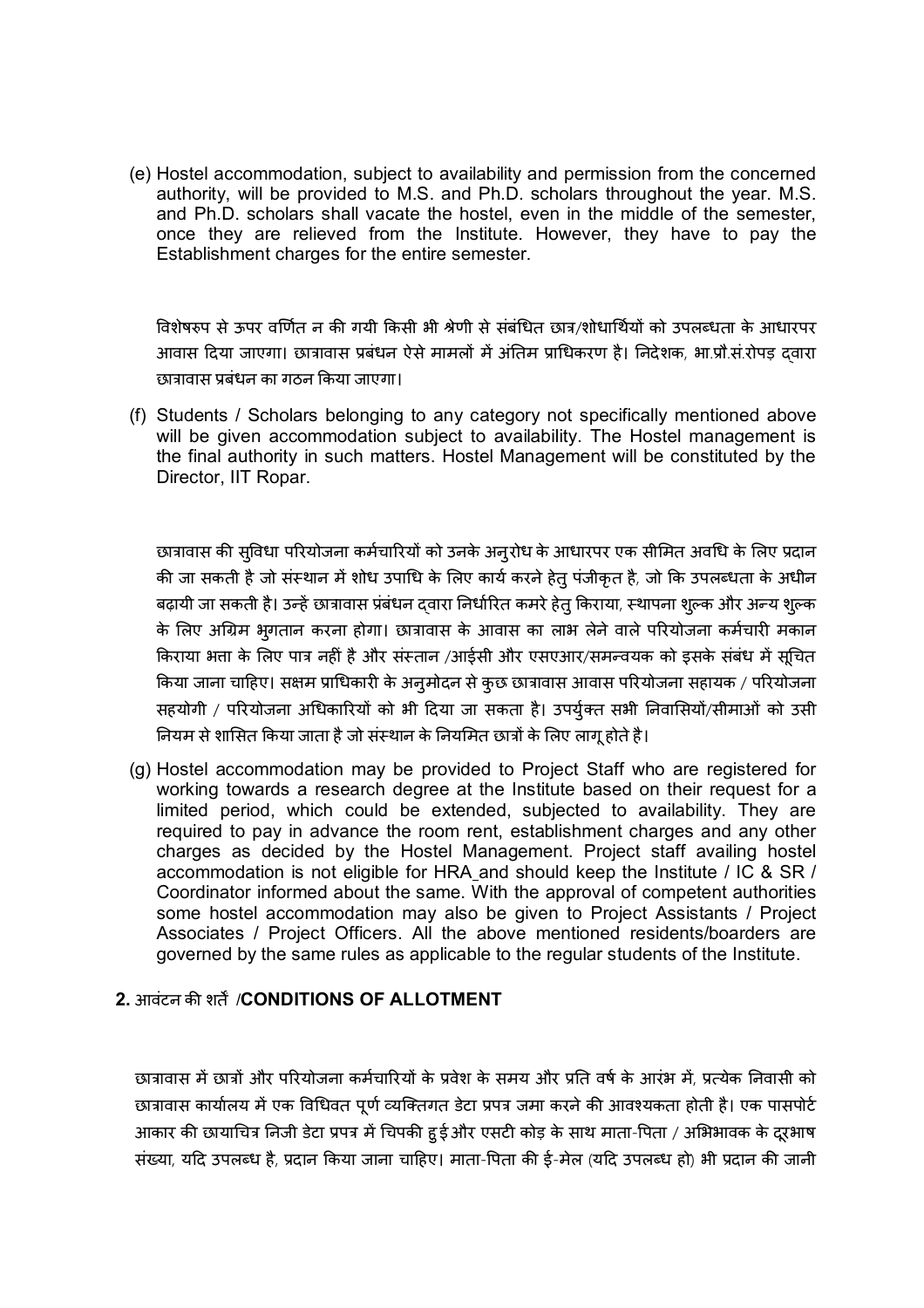चाहिए। किसी भी समय माता-पिता / स्थानीय अभिभावक के पते / दूरभाषा संख्या में कोई भी परिवर्तन के संबंध मɅछाğावास काया[लय को ͧलͨखत मɅसूͬचत ͩकया जाना चाǑहए।

(a) At the time of admission of student and project staff into the hostel and at the beginning of every year, each resident is required to submit a duly completed personal data-form in the hostel office. A Passport size photograph is to be affixed in the personal data-form and the telephone number of the parent/guardian with STD code, if available, must be provided. Local Guardian's address and phone number, if available, must be provided. E-mail of the parent (if available) should also be provided. Any change of address / telephone number of the parent / local guardian, at any point of time, has to be intimated to the hostel office in writing, immediately.

छात्रावास प्रबंधन प्रत्येक छात्र के लिए प्रत्येक कमरे में बिस्तर, अध्ययन-मेज और कुर्सी ऐसे न्यूनतम फर्निचर उपलब्ध करेगा।

(b) The Hostel Management will generally provide minimum furniture for each room consisting of one cot, study-table and chair for each student.

एक शैक्षणिक वर्ष के लिए छात्रों को आवंटित कमरें चरम परिस्थितों को छोड़कर नहीं बदला जाएगा।

(c) Rooms once allotted to the students for an academic year will not be changed except in extreme circumstances.

छात्रावास प्रबंधन प्रत्येक कमरे में रखे जाने वाले छात्रों की संख्या तय करेगा।

(d) The Hostel Management shall decide the number of students to be kept in each room.

यदि छात्रावास में रहने की अवधि के दौरान किसी भी छात्र की स्थिति बदलती है, तो उसे शीघ्र वार्डन/छात्रावास कार्यालय को सूचित करना होगा और छात्रावास खाली करना होगा।

(e) If the status of any student changes during the period of stay in the hostel, he / she is required to inform the Warden / Hostel office immediately and should vacate the hostel.

यदि छात्रावास प्रबंधन को पता चलता है कि छात्र छात्रावास आवास के लिए पात्र नहीं है, तो उसे तुरंत छात्रावास आवास खाली करना होगा।

(f) If the Hostel Management finds that the student is not eligible for hostel accommodation, he/she will have to vacate the hostel accommodation immediately.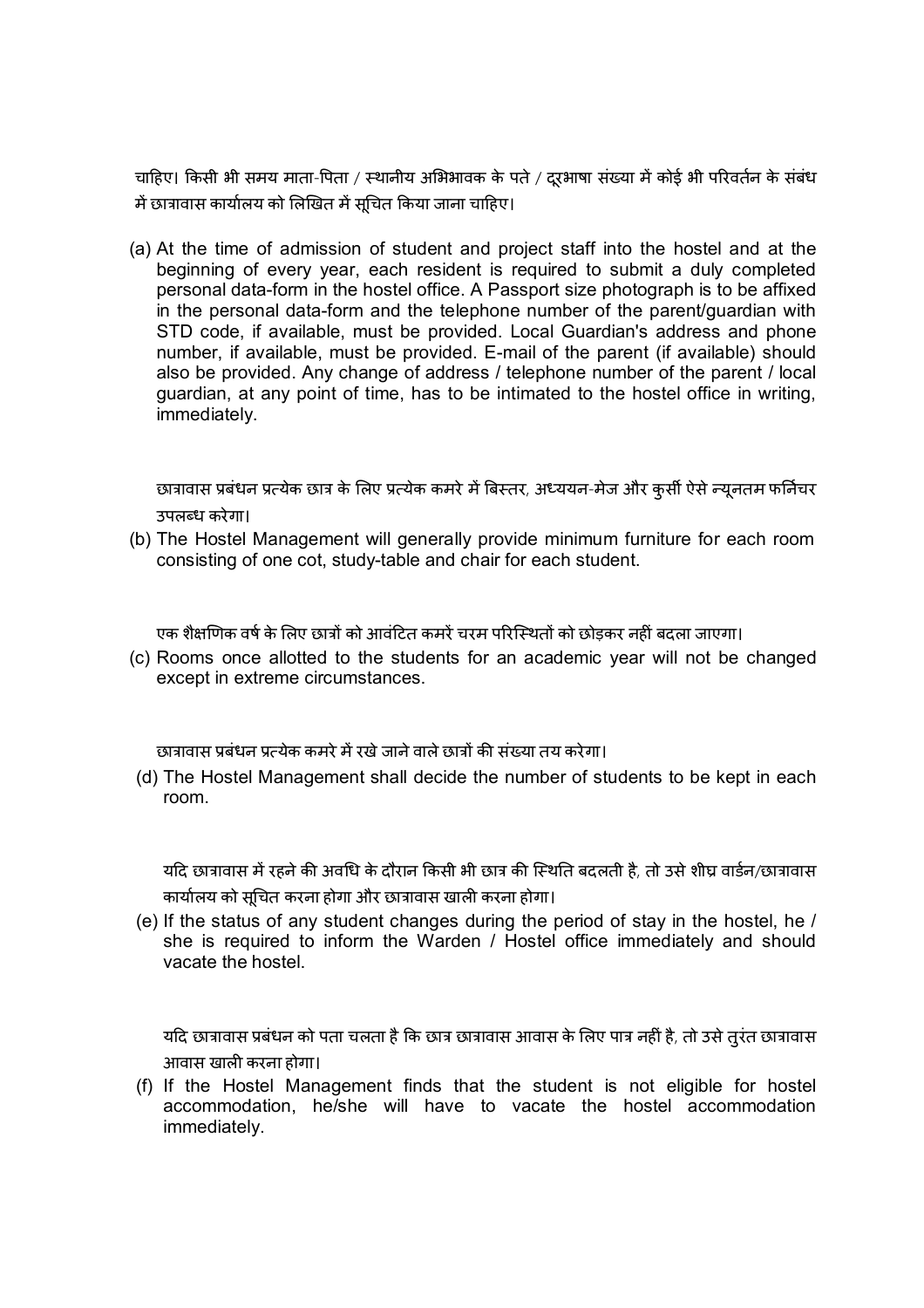छात्र छात्रावास में आवास के लिए तभी तक हकदार है जब तक वे पूर्णकालिक पंजीकृत छात्र हैं। किसी ऐसे छात्र को आवास प्रदान नहीं किया जाएगा जिसका पंजीकरण रदद कर दिया गया है। किसी भी छात्र जो कुछ या अन्य क्षमता (उदाहरण के लिए परियोजना कर्मचारी) में संस्थान से संबद्ध नहीं है, छात्रावास का सदस्य होने के लिए स्वचालित रुप से समाप्त हो जाएगा।

(g) The students are entitled for accommodation in the hostel as long as they are full time registered students. Accommodation will not be provided to any student whose registration is cancelled. Any student who is not associated with the Institute in some or other capacity (e.g. Project Staff) will automatically cease to be a member of the hostel.

#### **3.** छाğावास मɅआवास कȧ जगह सेछू ट / **EXEMPTION FROM RESIDENCE IN HOSTEL**

छात्रावास में रहने से छूट प्राप्त करने की इच्छा रखने वाले छात्रों को शैक्षणिक अनुभाग के माध्यम से अधिष्ठाता / सह अधिष्ठाता विदयार्थी मामले को प्रत्येक छमाही के लिए पृथक आवेदन करना होगा। छात्र दवारा उदधृत परिस्थितियों की वास्तविकता के आधार पर उसे अधिष्ठाता / सह अधिष्ठाता विदयार्थी मामले दवारा छात्रावास में रहने से छूद दी जा सकती है।

(a) Students, who wish to seek exemption from stay in the hostel, will have to make specific application separately for every semester to the Dean/Associate Dean Students Affairs through Academic Section. Based on the genuineness of the circumstances cited by the student he/she may be exempted from residing in the hostels by the Dean / Associate Dean Students Affairs.

यदि कोसी छात्र को छात्रावास प्रबंधन दवारा छात्रावास में कमरों की कमी के कारण छात्रावास में जगह नहीं दी जाती तो छात्रावास प्रबंधन के लिए शुल्क का भुगतान करने से पूरी छूट अधिष्ठाता / सह अधिष्ठाता विदयार्थी मामेल की स्वीकृति से दी जा सकती है जब तक कि आवास उपलब्ध कराया जाता है।

(b) If any student is denied a room in the hostels by the Hostel Management due to paucity of rooms, then a complete exemption from payment of charges to Hostel Management may be granted to the student by the Dean/Associate Dean Students Affairs till the accommodation is made available.

#### **4.** आचार संǑहता / **CODE OF CONDUCT**

सभी निवासियों को प्रतिष्ठित संस्थानों के छात्रों से अपेक्षित व्यवहार के मानकों को बनाएं रखना आवश्यक है। उनसे परिसर के भीतर और बाहर हर एक के साथ विनम्र और निष्पक्ष व्यवहार की अपेक्षा करते हैं।

(a) All residents are required to maintain standards of behavior expected from the students of prestigious institutions. They are expected to behave courteously and fairly with every one, both inside and outside the campus.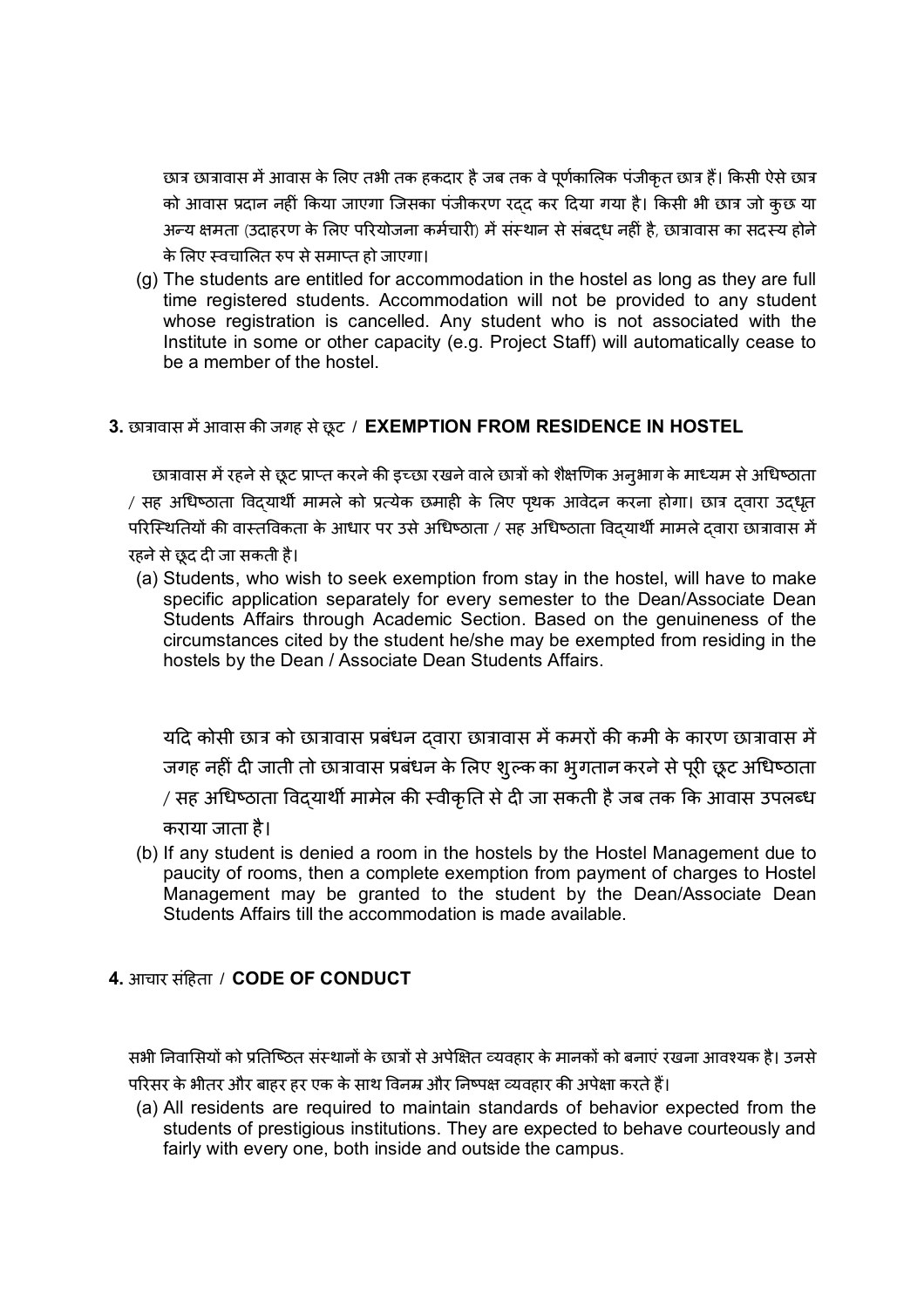संस्थान में रैगिंग पूरी तरह से प्रतिबंधित है। छात्रों के दवारा इसका कोई भी उल्लंघन गंभीर रुप से लिया जाएगा। इसकी सजा गंभीर/कठोर होगी (देश में प्रचलित नवीनतम कानून के अनुसार) और छात्रावास तथा संस्थान से निष्कासन हो सकता है।

(b) Ragging is totally banned in the institute. Any violation of this by the students will be dealt with severely. The punishment will be severe / harsh (as per the latest law prevailing in the country), and can lead to expulsion from the hostel and the Institute.

सभी निवासियों को संस्थान दवारा जारी वैध पहचान पत्र हर समय अपने साथ रखना आवश्यक होगा।

(c) All residents are required to carry their valid Identity Cards issued to them by the Institute all the time.

रात्रि 11 बजे से पहले सभी छात्रों को छात्रावास में लौटने की उम्मीद है। अगर छात्र भा.प्रौ.सं.रोपड़ परिसर में रात्रि 11 बजे से सुबह 6 बजे के बीच पहुं च रहे हो तो उन्हें इस संबंध में छात्रावास वार्डन से पूर्व अनुमित (अधिमानतः एक दिन पहले) ई-मेल के साथ (एक प्रति विदयार्थी मामले कार्यालय में) देनी होगी।

(d) All the students are expected to be back in the hostels before 11.00 pm. Students have to take prior permission (preferably one day before) from the concerned hostel warden, via email (with a copy to SA office) if they are reaching IIT Ropar campus between 11 PM and 6 AM.

कोई भी छात्र जो छात्रावास से सप्ताहांत, छुट्टियों या किसी अन्य समय के दौरान छात्रावास से दूर रहना चाहता है, को वार्डन से पूर्व अनुमति लेनी होगी।

(e) Any student who wishes to be away from the hostel during weekend, holidays or any other time, has to take prior permission from the Warden.

निवासी अपने आवंटित छात्रावास कमरे की देखभाल के लि ए जिम्मेदार हैं। उन्हें छात्रावास कार्यालय के संज्ञान में लाना चाहिए ताकि उनके कमरों में किए जाने वाले सभी नियमित रखरखाव कार्य (सिविल और विदयुत), यदि कोई हो।वर्तमान में, छात्रावास के प्रत्येक कमरे में कॉट, अलमारी, स्टडी टेबल, स्टडी चेयर, सिलिंग फैन और लाइटस प्रदान की जाती है।

(f) Residents are responsible for the upkeep of his/her allotted hostel room. They should bring to the notice of the hostel office all routine maintenance works (Civil and Electrical), if any, to be carried out in their rooms. At present, every room in the hostel is provided with Cot, Almirah, Study Table, Study Chair, Ceiling Fans and lights.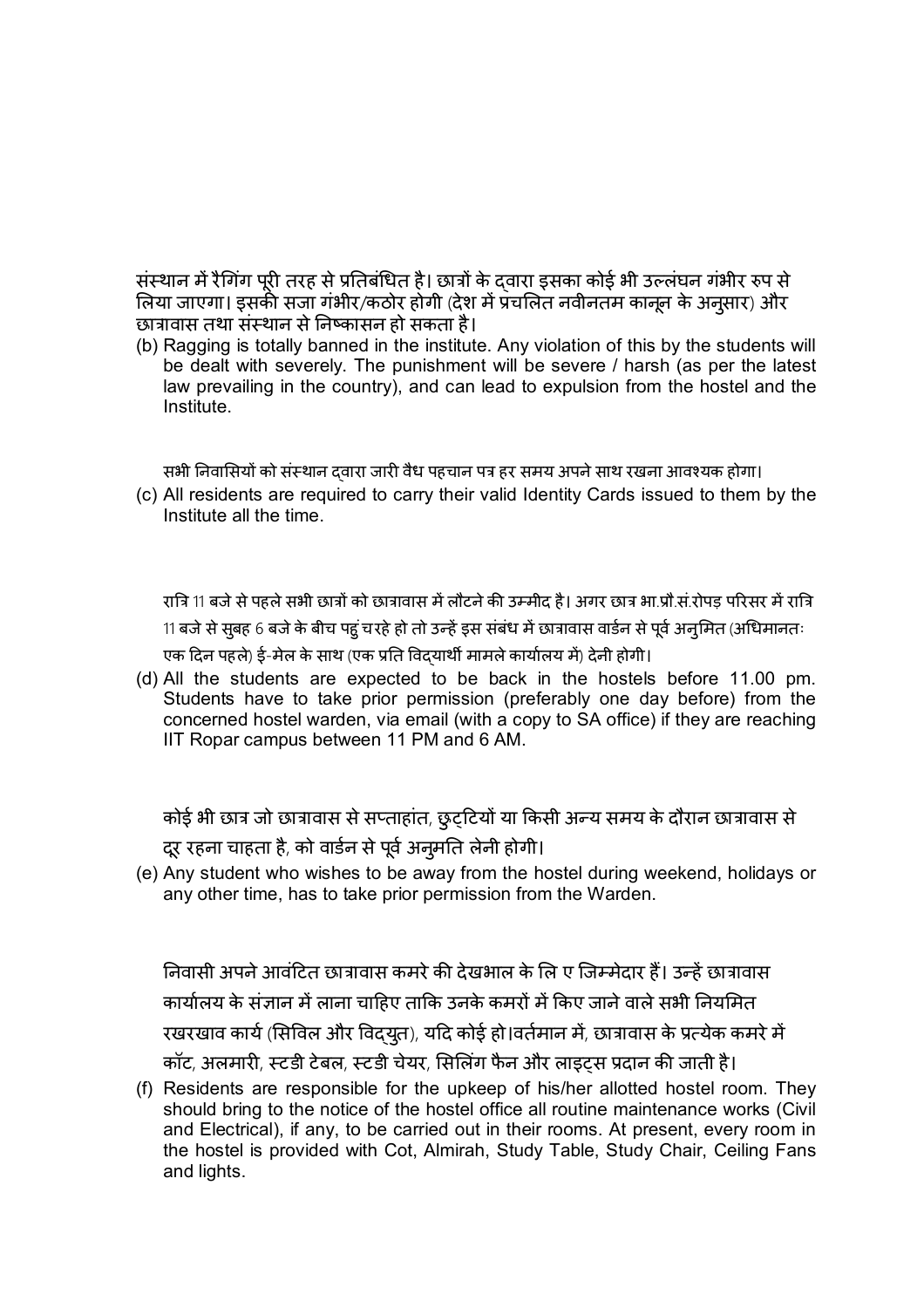छात्रों को उनके संबंधित कमरों में रखरखाव का काम करने में छात्रावास प्रबंधन के साथ सहयोग करना चाहिए और यदि आवश्यक हो तो अपने कमरा खाली करना चाहिए। ऐसे अवसरों पर, प्रबंधन उपलब्ध होने पर वैकल्पिक आवास उपलब्ध कराने का प्रयास करेगा।

(d) Students should cooperate with Hostel Management in carrying out the maintenance work in their respective rooms and should vacate their rooms if required. On such occasions, the management will try to provide alternate accommodation, if available.

छात्रों को उनके संगणकों और आम करमरे में पायरेटेड/अनधिकृत / बिना लाइसेंस वाली फिल्मों को दिखाना नहीं चाहिए। इस प्रकार के किसी भी उल्लंघन को गंभीर रुप से लिया जाएगा। इस संबंध में सजा अधिकारियों दवारा तय की जाएगी।

(e) The students should not screen pirated / unauthorized / unlicensed movies in their computers and common rooms. Any violation will be dealt severely. Punishment for the same will be decided by authorities.

कमरे के निवासी उस कमरे की संपति पर किसी भी प्रकार की क्षति के लिए जिम्मेदार है, जिसे कमरा आवंटित किया गया है, जिसपर अधिकारियों दवारा जुर्माना लगाया जाएगा। छात्रावास कार्यालय में फर्नीचर और अन्य वस्तुओं की इन्वेंट्री को भरना आवश्यक होगा और कमरा बदलने /खाली करने के समय सुर्पूर्द किए गए फर्निचर और अन्य सामग्रीयों को अच्छी स्थिति में वापिस करना होगा।

(f) The resident of a room is responsible for any damage to the property in the room during his / her occupancy of that room failing which fine will be imposed by the Authorities. He / she is required to fill in the inventory of the furniture and other items available, at the hostel office and hand over the furniture and other materials in good condition when he / she changes / vacates the room / hostel.

निवासी अपने उचित आवंटन स्थान से किसी भी फर्निचर / फिटिंग को स्थानांतरित नहीं करेगा और किसी भी तरह से इसे नुकसान भी नहीं करेगा। यदि कमरे में छात्रावास से संबंधित अन्य कोई अतिरिक्त वस्तुएं हैं, तो कमरे में रहनेवाले को उन्हें छात्रावास कार्यालय में सौंप दिया जाएगा, जो कि विफल हो जाने पर उसे छात्रावास प्राधिकरण दवारा तय किए गए जुर्माना पर लगाया जाएगा।

(g) The resident shall not move any furniture/fittings from its proper allotted place and also not damage it in any way. If there are any additional items other than the above belonging to the hostel in a room, the occupant of the room shall hand them over to the Hostel Office, failing which he / she will be charged a penalty as decided by the Hostel Authority.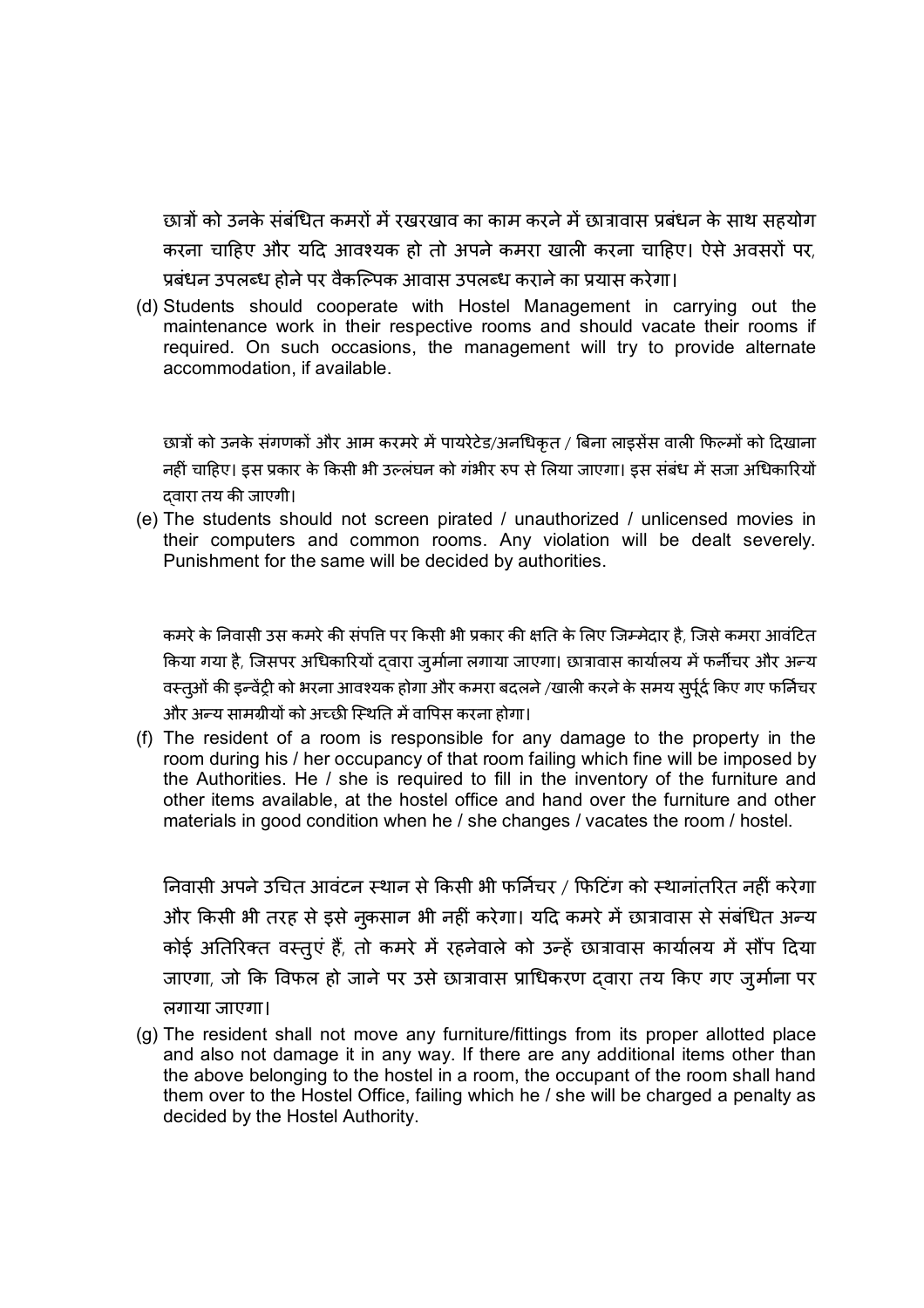निवासियों को दीवारों, दरवाजों, खिड़कियों और अलमारियों पर पोस्टर / चित्र आदि को चिपकाना नहीं चाहिए। इसका उल्लंघन करने पर प्राधिकरण दवारा जुर्माना लगाया जाएगा।

(h) The residents shall not paste any posters / pictures etc., on the walls, doors, windows and shelves failing which fine will be imposed by the Authorities.

छात्रावास परिसर में धूम्रपान और शराबी पेय/नशीली दवाओं का उपभोग करना सख्त वर्जित है। छात्र नशा / नशीली स्थिति में छात्रावास के परिसर में प्रवेश नहीं करेगा और ऐसी सामग्रियां उसके पास नहीं होनी चाहिए। छात्रों को उपयोग की गई / खाली मादक बोतलें, उपयोग किए गए / खाली पाउच, बटस का उपयोग नहीं करना चाहिए। यदि कोई निवासी इसका उल्लंघन करते हु ए पाया जाता है तो उसपर गंभीर कार्रवाऊ की जाएगी, जिसके परिणामस्वरुप छात्रावास से अथवा संस्थान से निकाला जा सकता है। संपूर्ण परिसर धूम्रपान मुक्त क्षेत्र है।छात्र छात्रावास परिसर के भीतर अथवा बाहर धूम्रपान न करें।

(l) Smoking, and consuming alcoholic drinks and / or narcotic drugs in the hostel premises is strictly prohibited. Student shall not enter the hostel premises in intoxicated/inebriate state and should not possess such materials. Students shouldn't possess used/empty alcoholic bottles, used/empty pouches, used buds. Severe action will be taken if any resident is found to violate this, resulting in expulsion from hostel and rustication from the Institute. The entire campus is smoke-free zone. Students should not smoke either inside or outside the hostel premises.

किसी भी प्रकृति की असामान्य गतिविधियों, जो पड़ोसियों के परेशानी का कारण बने कमरे में नहीं की जानी चाहिए।

(m) Abnormal activities of any nature, causing disturbance to the neighbor should not be carried out in the room.

निवासियों को परिसर में अथवा बाहर किसी भी गैर-राष्ट्रीय विरोधी, समाज विरोधी अथवा अवांछनीय गतिविधि में भीग नहीं लेना चाहिए।

(n) Residents should not participate in any anti-national, anti-social or undesirable activity in or outside the campus.

डायनिंग हॉल, कॉमन रुम और लाउंज जैसे आम क्षेत्रों को छोड़कर लड़कों के छात्रावास में कोई महिला को प्रवेश करने की अनुमति नहीं है। महिला छात्रावास में लड़को/पुरुषों को जाने की अनुमति नहीं है। हांलाकि माता-पिता / कानूनी अभिभावक महिला छात्रावास में (अधिकारियों की अनुमती के साथ) जा सकते है और मिलनेके समय के दौरान अर्थात सुबह 7 बजे से शाम 6 बजे तक आम कमरे / आगंतूक कक्ष में मिल सकत है।

(o) No female boarder/non boarders is allowed to enter into the boys' hostel except the common areas such as dining hall, common room and lounge. Boys / men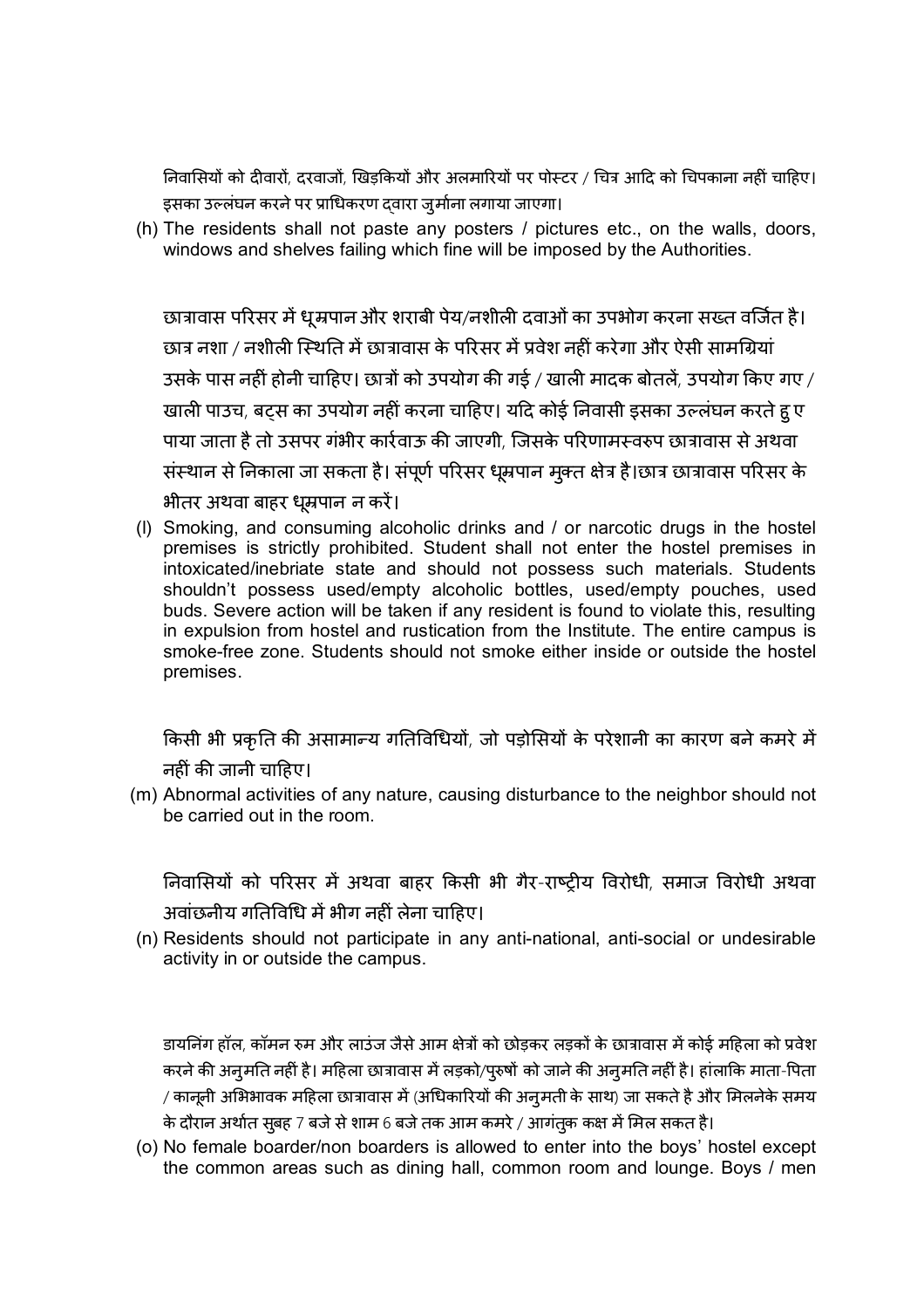are not allowed in girls' hostel. However parents / legal guardians can visit a girl's hostel (with the permission of the Authorities) and meet the resident in the common room/visitor room during the visiting hour, namely 7.00 am to 6.00 pm.

#### **5.** अǓतͬथयɉ / आगंतुकɉ **GUESTS/VISITORS**

छात्र के कार्यालय के कार्यालय में आवश्यक शुल्क के भुगतान पर वार्डन की पूर्व अनुमोदन के साथ एक निवासी के अतिथि (गैर बोर्डर) को अधिक से अधिक दो दिनों से तक छात्रावास में रहने की अनुमति नहीं दी जा सकती है।

(a) A guest (non boarder) of a resident may be allowed to stay in the hostel for not more than two days with prior approval of the Warden on payment of necessary charges at the office of the Students Affairs.

अनधिकृत मेहमानों को मनोरंजन करने से हॉस्टल के निष्कासन सहित कठोर सजा का सामना किया जाएगा।

(b) Entertaining unauthorized guests will be dealt with severe punishment including expulsion from the Hostel.

विपरीत लिंग के किसी भी व्यक्ति को छात्रावास के कमरे में रात भर रहने की अनुमति नहीं दी जाएगी।

(c) No person of the opposite gender shall be permitted to stay overnight in the hostel room.

माता-पिता / अभिभावक सहित छात्रावास में आने वाले सभी आगंतूकों को सुरक्षा गार्ड के साथ छात्रावास के प्रवेश दवार पर उपलब्ध विज़िटर बुक में आवश्यक प्रविष्टियां करनी होगी।

(d) All visitors to the hostel including the parents / guardian will have to make necessary entries in the visitor's book available at the hostel entrance with the security guard.

#### $6.$  बोर्डींग / **BOARDING**

छात्रावास प्रबंधन द्वारा तय किए गए कुछ वास्तविक मामलों को छोड़कर सभी निवासियों के लिए मेस सुविधा का अनिवार्य होगी।

(a) Availing of mess facility is mandatory for all the boarders except in a few genuine cases, as decided by the Hostel Management.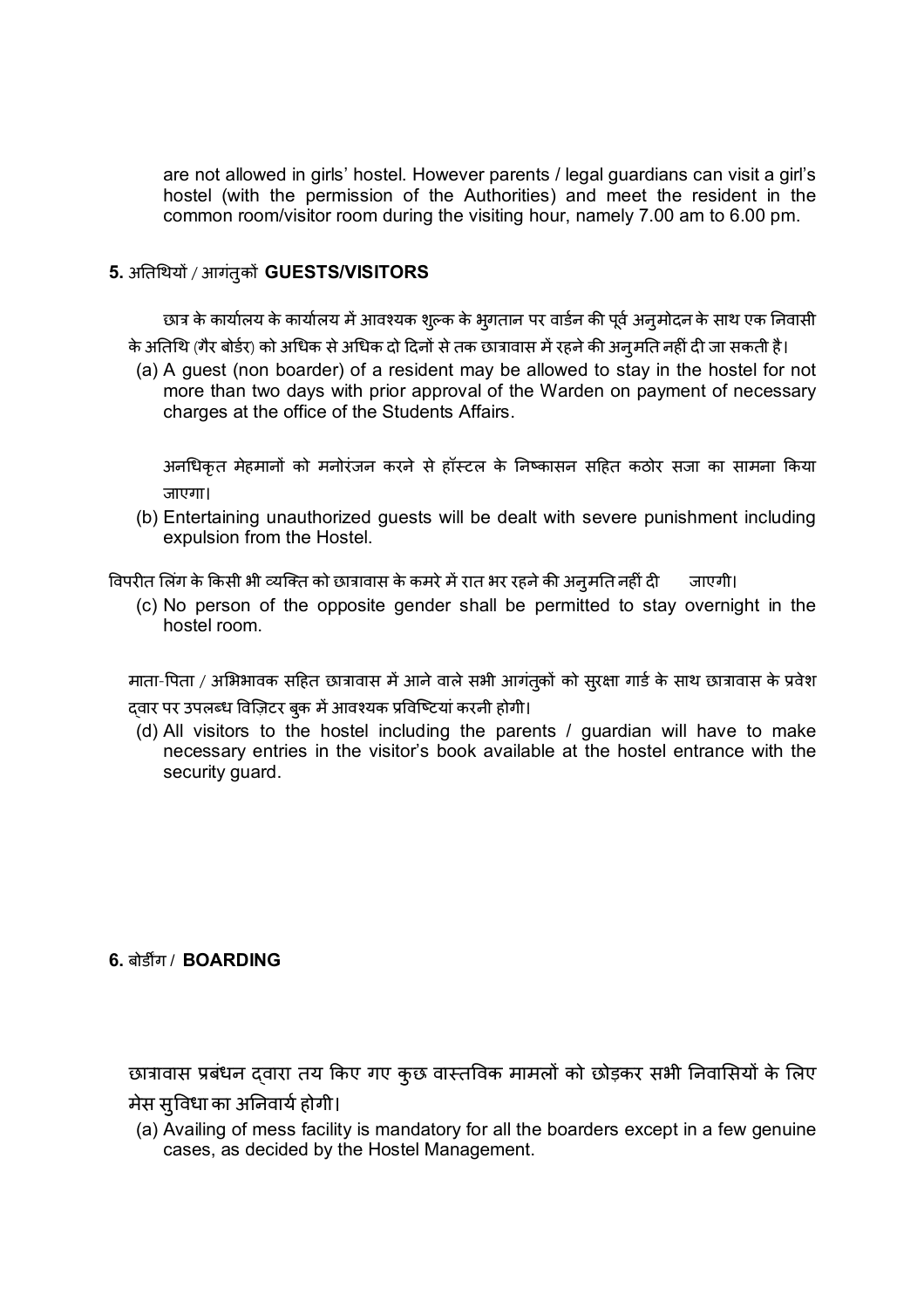मैस छूट केवल तभी मान्य की जाएगी, जब एक निवासी शैक्षणिक कारणों / चिकित्सा आधार पर विभाग प्रमुख, वार्डन और अधिष्ठाता / सह अधिष्ठाता विदयार्थी मामलों के पूर्व अनुमोदन के साथ गया हो। व्यक्तिगत धरातल पर न्यूनतम 3 दिनों की और एक सेमेस्टर में अधिकतम 15 दिनों की छूट स्वीकार्य होंगी। किसी अन्य मामले में, अग्रिम सूचना के बिना, मेस छूट नहीं दी जाएगी।

(b) Mess rebate will be considered only when a resident is away on Academic reasons / Medical grounds with prior approval of the HOD, the Warden and Dean/Associate Dean Students Affairs. On personal ground mess rebate of minimum 3 days and maximum 15 days in a semester will be admissible. In either case, without advance intimation, mess rebate will not be given.

छात्रावास मेस अग्रिम छमाही आधार पर एकत्र की जाती है और छात्रों को ईमेल / नोटिस बोर्ड के माध्यम से परिचालित के रूप में मासिक बकाया राशि के हिसाब से समायोजित किया जाता है। छात्रावास के कार्यालय से अपने मेस के बकाए के विवरण एकत्र करने के लिए छात्र की जिम्मेदार है, अगर बिल में कोई विसंगति है, तो वह जल्द से जल्द छात्रावास कार्यालय से संपर्क करेगा। मेस बिल का भूगतान रसीद / छात्रवृति की प्राप्ति न होने के साथ कोई संबंध नहीं है।

(c) Hostel mess advance is collected on semester basis and adjusted against monthly dues as circulated to the students through email/notice board. It is the responsibility of the student to collect the details of his / her mess dues from the hostel office, if there is any discrepancy in the bill, he/she will contact the hostel office at the earliest. Payment of mess bill has no connection with receipt/non receipt of scholarship.

निवासी भोजन कक्ष में व्यवस्थित से व्यवहार करेंगे और उचित परिधान संहिता का पालन करेंगे। डाइनिंग हॉल में प्रवेश पहचान पत्र / स्मार्ट कार्ड / मैस कार्ड के दिखाने पर है।

(d) Boarders shall behave properly in the dining halls and shall follow proper dress code. Entry into the dining hall is on production of ID / Smart Card / Mess Card.

मैस बिल प्रत्येक महीने की 10 तारीख या उससे पहले संबंधित छात्रों को दिखाया / ईमेल किया जाएगा।

- (e) Mess bill will be displayed/ emailed to the concerned students on or before  $10<sup>th</sup>$ of every month.
- **7.** उपकरणɉ का उपयोग / **USE OF APPLIANCE**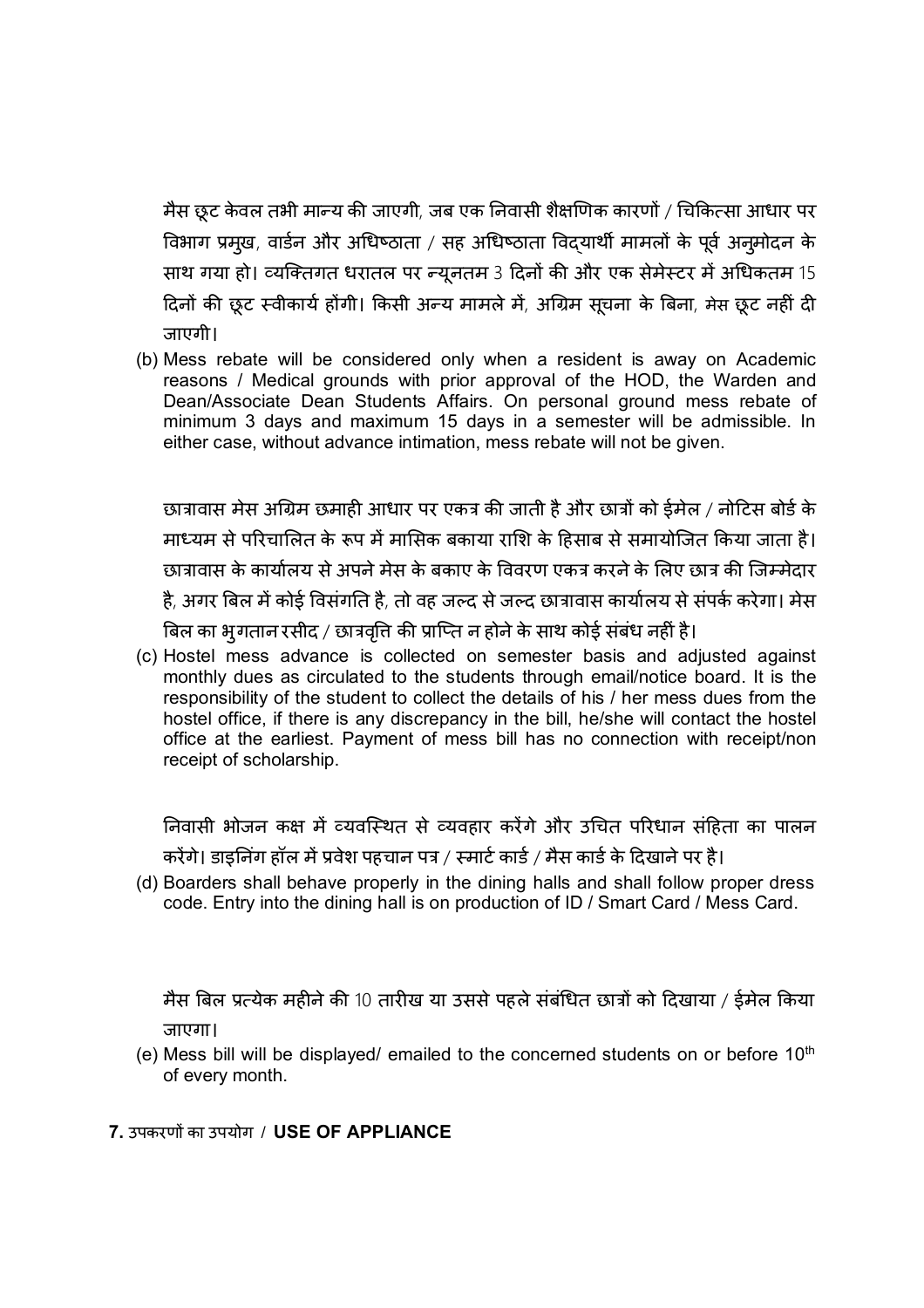निवास के लिए आबंटित किसी भी कमरे में इर्मशन हीटर, इलेक्टिक स्टोव / हीटर जैसे बिजली के उपकरण का उपयोग मना है। छात्रावास / छात्र के कमरे में निजी खाना पकाना सख्ती से प्रतिबंधित है ऐसे उपकरण, यदि मिले, तो जब्त कर लिए जाएंगे और जुर्माना भी लगाया जाएगा।

(a) The use of electrical appliance such as immersion heaters, electric stove / heaters are forbidden in any of the rooms allotted for residence. Private cooking in the hostel / student's room is strictly forbidden. Such appliances, if found, will be confiscated and a fine will also be imposed.

ऑडियो सिस्टम का उपयोग जो अन्य निवासी के लिए असुविधा का कारण हो सकता है का उपयोग निषिदध है। निजी टीवी, वीसीआर और वीसीडी / डीवीडी का उपयोग निषिदध है।

(b) The use of audio system which may cause inconvenience to other occupants are not allowed. The use of personal TV, VCR and VCD / DVD is prohibited.

अकादमिक उददेश्य के लिए एक निवासी दवारा व्यक्तिगत कंप्यूटर का उपयोग करने की अनुमति है। निजी कंप्यूटर को फिल्मों को देखने या खेल खेलने सहित आपत्तिजनक उददेश्यों के लिए इस्तेमाल नहीं किया जाना चाहिए।

(c) Use of personal computer by a resident for academic purpose is permitted. The PC should not be used for objectionable purposes including watching movies / playing games.

जब छात्रों को अपने कमरे से बाहर जाएं तो उन्हें सभी विदयुत / इलेक्ट्रॉनिक उपकरणों को बंद करना चाहिए, और इसे बंद करके (सभी समय पर) रखे । उल्लंघन अधिकारियों द्वारा तय किए गए उपयुक्त दंड और सजा को आकर्षित करेगा।

(d) When the students go out of their room they should switch off all the electrical / electronic appliances, and keep it locked (at all times). Violation will attract suitable penalty and punishment as decided by the authorities.

छात्रों को छात्रावास में स्थापित किए गए आम कमरे, नेटवर्क स्विचेस में रखे गए पीसी के साथ हस्तक्षेप नहीं करना चाहिए।

(e) Students should not meddle with the PCs kept at the common room, Network switches, which are installed in the hostel

छात्रावास में लाँड़ी सु विधा उपलब्ध है। छात्रावास के सभी निवासियों को सामान्य शुल्क के भुगतान पर कपड़े धोने / इस्त्री करने की सुविधा मिल सकती है।

(f) Laundry facility is available in hostels. All the residents of the hostels may avail the facility of washing/ironing of the clothes on payment of usual charges.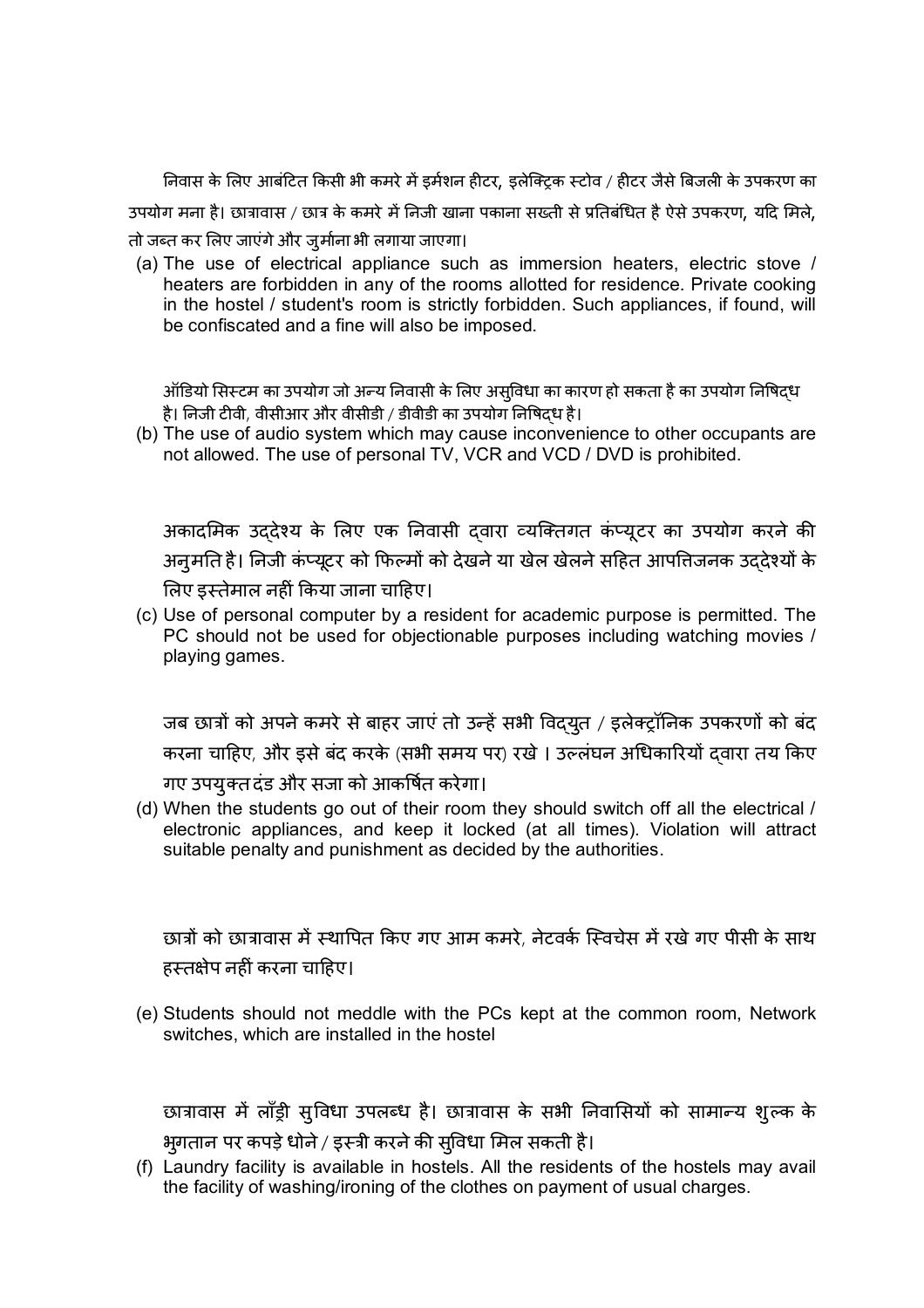#### **8.** सामूǑहक उƣरदाǓय×व / **COLLECTIVE RESPONSIBILITIES**

छात्रावास की संपत्तियों का सामान्य नुकसान सभी निवासियों की सामूहिक जिम्मेदारी होगी और उन्हें ऐसे

अच्छे नुकसान की आवश्यकता होगी, यदि उन छात्रों ने जो क्षति का कारण बना है, उन्हें पहचान नहीं सका। (a) General damage of the hostel properties will be the collective responsibility of all residents and they will be required to make good such damage, if the students who caused the damage could not be identified.

निवासी को प्रथाओं / गतिविधियों में शामिल नहीं होना चाहिए, जो कि उनकी अपनी निजी सुरक्षा के साथ-साथ अन्यों को भी खतरे में डाल सकती है।

(b) Resident should not indulge in practices / activities, which may endanger their own personal safety as well as others.

अपने सामान की सुरक्षा के लिए निवासी व्यक्तिगत रूप से जिम्मेदार होंगे।

(c) Residents shall be personally responsible for the safety of their belongings.

निवासियों के लिए परिसर के भीतर सभी यातायात नियमों का पालन करना आवश्यक है। (d) Residents are required to obey all traffic rules inside the campus.

निवासियों का वार्डन / छात्रावास कर्मचारियों को रिपोर्ट करना कर्तव्य है यदि वे छात्रावास में या परिसर में चलने किसी भी अवांछित घटनाओं या अवांछनीय गतिविधि पाते हैं।

(e) Residents are duty bound to report to the Warden / Hostel staff on duty in case they notice of any unwanted incidents or undesirable activity going on in the hostel or on the campus.

छात्रों दवारा शक्तिशाली वाहन का उपयोग पर प्रतिबंध लगा दिया गया है। इस नियम का उल्लंघन करने वाले छात्रावास निवासी वाहन के संरक्षण के साथ सजा के लिए उत्तरदायी हैं।

(f) Use of powered vehicle by students has been banned. Hostel Residents violating this rule are liable for punishment along with confiscation of vehicle.

छात्रों को वार्डन/संबधित अधिकारियों की विशिष्ट अनुमति के बिना छात्रावास के भीतर अथवा बाहर अथवा संस्थान परिसर में किसी भी समारोह अथवा बैठक का प्रबंध नहीं करना चाहिए।

(g) Students should not arrange any function or meeting within the hostel or outside or within the Institute campus without specific permission of the Warden / Concerned Authorities.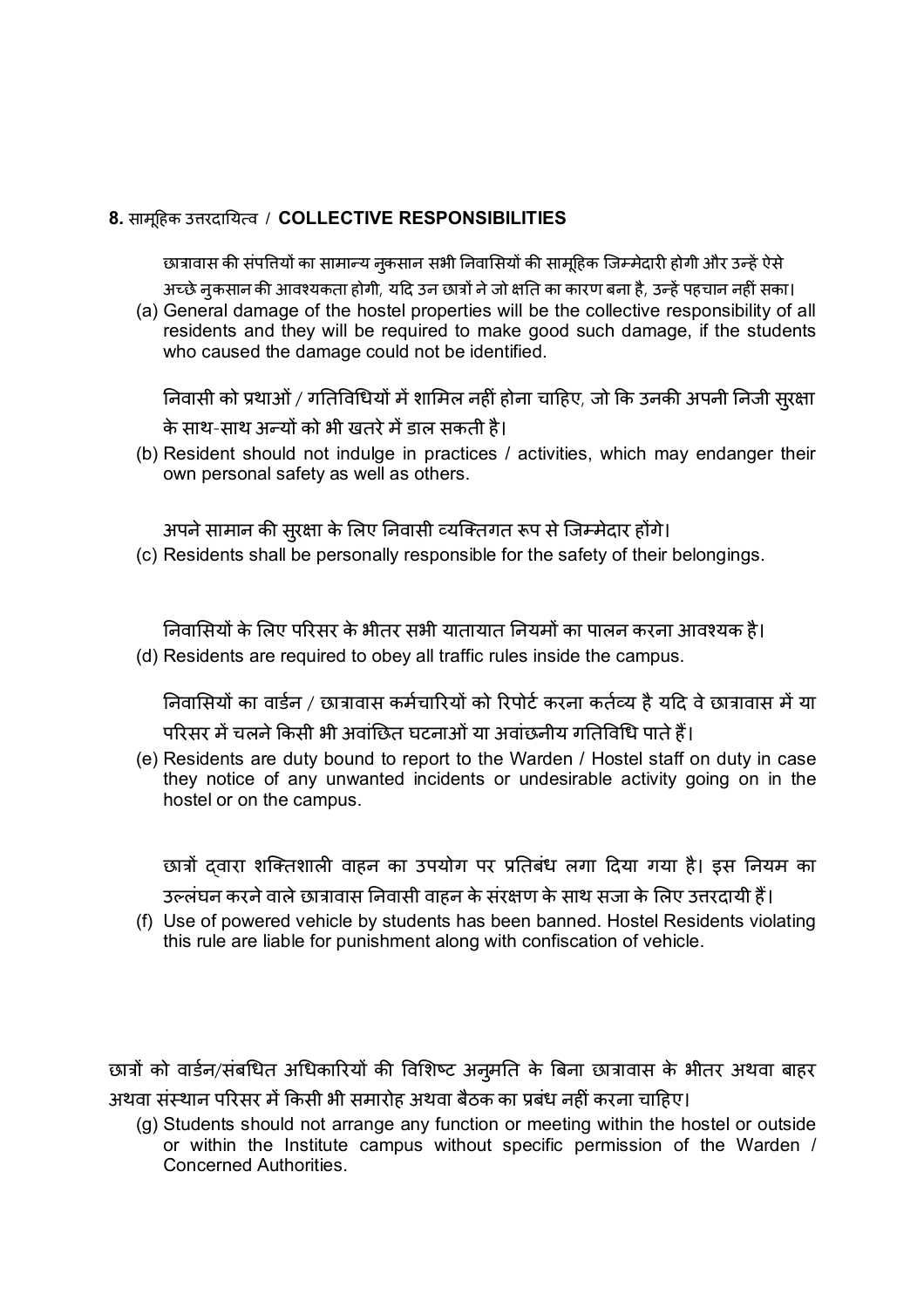छात्रों को बिना संबंधित वॉर्डन / प्राधिकरण की विशिष्ट अनुमति के बाहर में किसी भी पिकनिक की व्यवस्था नहीं करनी चाहिए।

(h) Students should not arrange any picnic outside without specific permission of the Warden / Authorities concerned.

निवासी को पर्यावरण के बारे में जागरूक होना जरूरी है जिसमें जीते है इसे स्वच्छ, स्वस्थ और पेशनीय रखना चाहिए। छात्रों को अंधाधुंध रूप से कूड़े नहीं फेंकना चाहिए और "प्लास्टिक का उपयोग और फेंकना" नहीं चाहिए।

(i) Residents are required to be conscious of the environment in which they live by keeping it clean, healthy and presentable. Students should not throw litter indiscriminately and should not "use and throw plastic" items.

निवासियों को एक क्रम में व्यवस्थित ढंग से उनके लिए उपलब्ध स्थानों पर साइकिल पार्क करने की आवश्यकता है। प्रवेश दवार या गलियारों पर कोई साइकिल नहीं खड़ी होनी चाहिए।

(j) Residents are required to park the cycles only in the space provided for them in an orderly manner. No cycles should be parked at the entrance or the corridors.

छात्रावास से किसी सामान को लेने से पहले छात्रों को वार्डन से पूर्व अनुमति लेनी चाहिए।

(k) Students should take prior permission from the Warden, before taking any belongings out of the hostel.

छात्रावास के निवासी अपने निजी सामान के सुरक्षित रखने के लिए जिम्मेदार हैं। उन्हें सलाह दी जाती है कि सभी मूल्यवान वस्तुओं जैसे लैपटॉप, मोबाइल फोन आदि को बंद करके रखें। कृपया थोड़े समय के लिए भी कमरे से बाहर निकलते समय कमरे को लॉक कर दें।

(l) The resident of the hostel are responsible for the safe - keeping of their personal belongings. They are advised to keep under lock all valuable items such as Laptop, Mobile Phone etc. Please lock the room when you are out even for a short period.

छात्रों को मेस से प्लेट / चम्मच / कटलरी जैसे बरतन उनके कमरे में नहीं ले जाने चाहिए। ऐसे उल्लंघन के लिए शुल्क लिया जाएगा।

(l) Students should not take utensils from mess like plate / spoon / cutlery to their room. Fine will be charged for such violations.

छात्रों को कमरे / मेस हॉल में किसी पालतू जानवर को नहीं लाना चाहिए या न हीं ऐसे अभ्यास को प्रोत्साहित करना चाहिए।

(m)Students should not bring any pet animal into the rooms / mess halls or encourage such practice.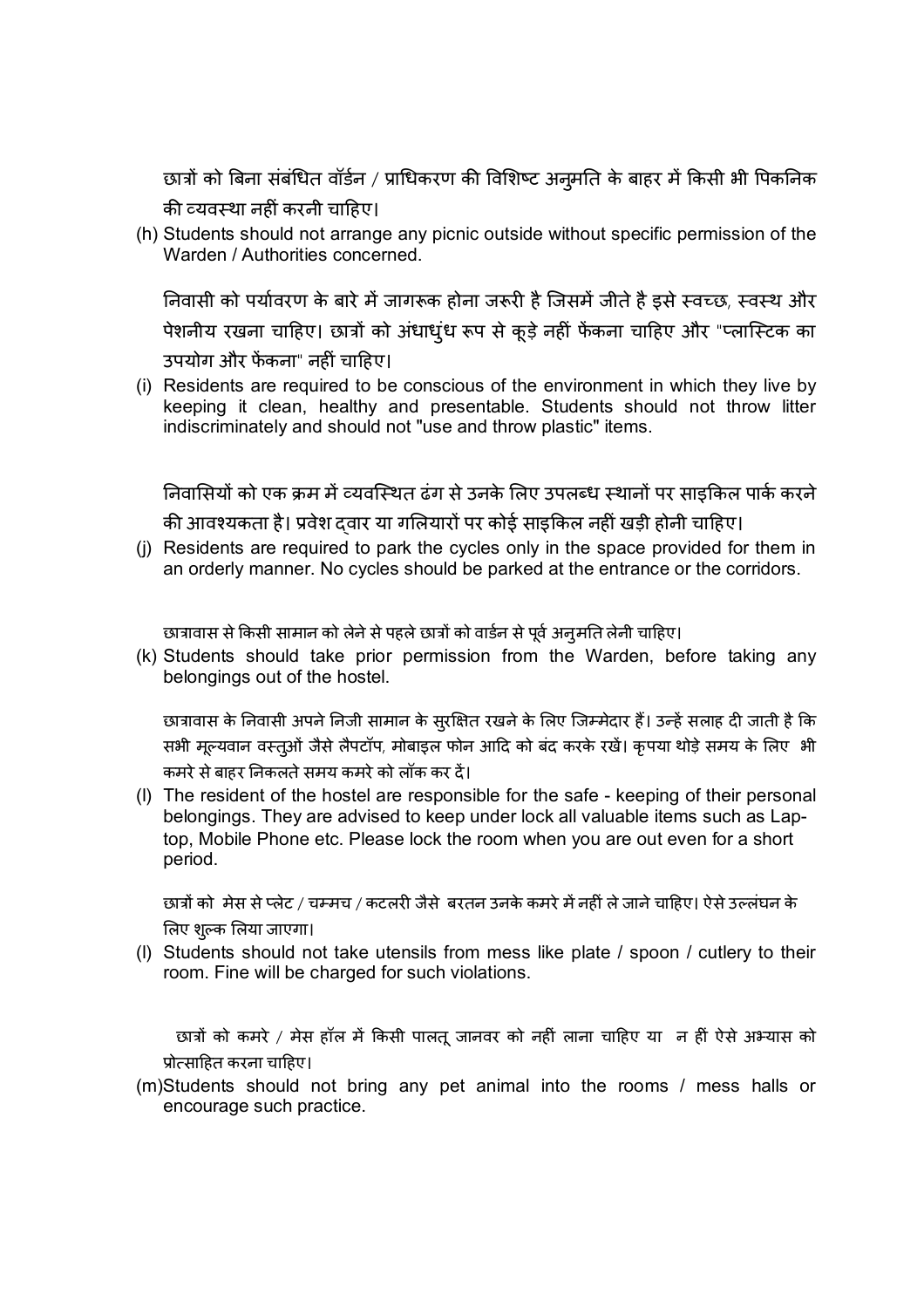खादय और पानी के संबंधित कोई शिकायत / सुझाव को सुधारात्मक कार्रवाई हेतु वॉर्डन / सहायक वार्डन / महासचिव / मेस सचिव के तत्काल ध्यान में लाया जाना चाहिए।

(n) Any complaints / suggestion regarding food and water should be brought to the immediate attention of the Warden / Asst. Warden / General Secretary / Mess Secretary for corrective action.

छात्रावास के कमरे के बाहर / बिना अनुमोदित एजेंसियों को फास्ट फूड / पैक किए गए भोजन की खपत को प्रोत्साहित नहीं किया जाता है। किसी भी मामले में, छात्रावास के कमरे के बाहर खादय वस्तुओं के गैर-जिम्मेदार निपटान से आवारा जानवरों को आकर्षित किया जाएगा और यह सराहनीय नहीं हैं।

(o) The consumption of fast food / packed food delivered to the hostel room by outside / unapproved agencies is not encouraged. In any case, irresponsible disposal of food items outside the hostel room will attract the stray animals and is not encouraged.

#### **9.** छाğावास Ĥबंधन के अͬधकार / **RIGHTS OF HOSTEL MANAGEMENT**

इन नियमों का उल्लंघन किसी भी जांच को आमंत्रित करेगा जो छात्रावास प्रबंधन दवारा आयोजित की जाएगी।

अगर छात्रावास निवासी दोषी पाया जाता है, तो हॉस्टल प्रबंधन अनुशासनात्मक कार्रवाई करेगा जिसे उपयुक्त

समझा जाएगा। इस मामले के आधार पर, प्रबंधन ने छात्रावास से अनुशासनात्मक कार्रवाई करने, निष्कासन

की कमी, कम समय पर सूचना का अधिकार सुरक्षित रख लिया है।

Any breach of these rules will invite an enquiry which will be conducted by the Hostel Management. If the hostel resident is found guilty, then the Hostel Management will take disciplinary action that it may deems fit. Depending on the case the Management reserves the right to take disciplinary action, amounting to expulsion, at short notice, from the hostel.

छात्रावास प्रबंधन ने इस नियम को इन नियमों को समय-समय पर बदलने का अधिकार सुरक्षित रखा है ताकि

छात्रों को छात्रावास सूचना फलक पर सामान्य परिपत्रों के माध्यम से सूचित किया जा सके।

The Hostel Management reserves its right to change these rules from time to time keeping the students informed through general circulars displayed on the hostel notice boards

### *हमारा पǐरसर चमकदार फू लɉ और पशु से सु ंदर है। इसे èवÍछ और हराभरा रखने मɅ हमɅ सहायता करɅ।*

**OUR CAMPUS IS BEAUTIFUL WITH DIVERSE FLORA AND FAUNA.**

**HELP US TO KEEP IT CLEAN AND GREEN.**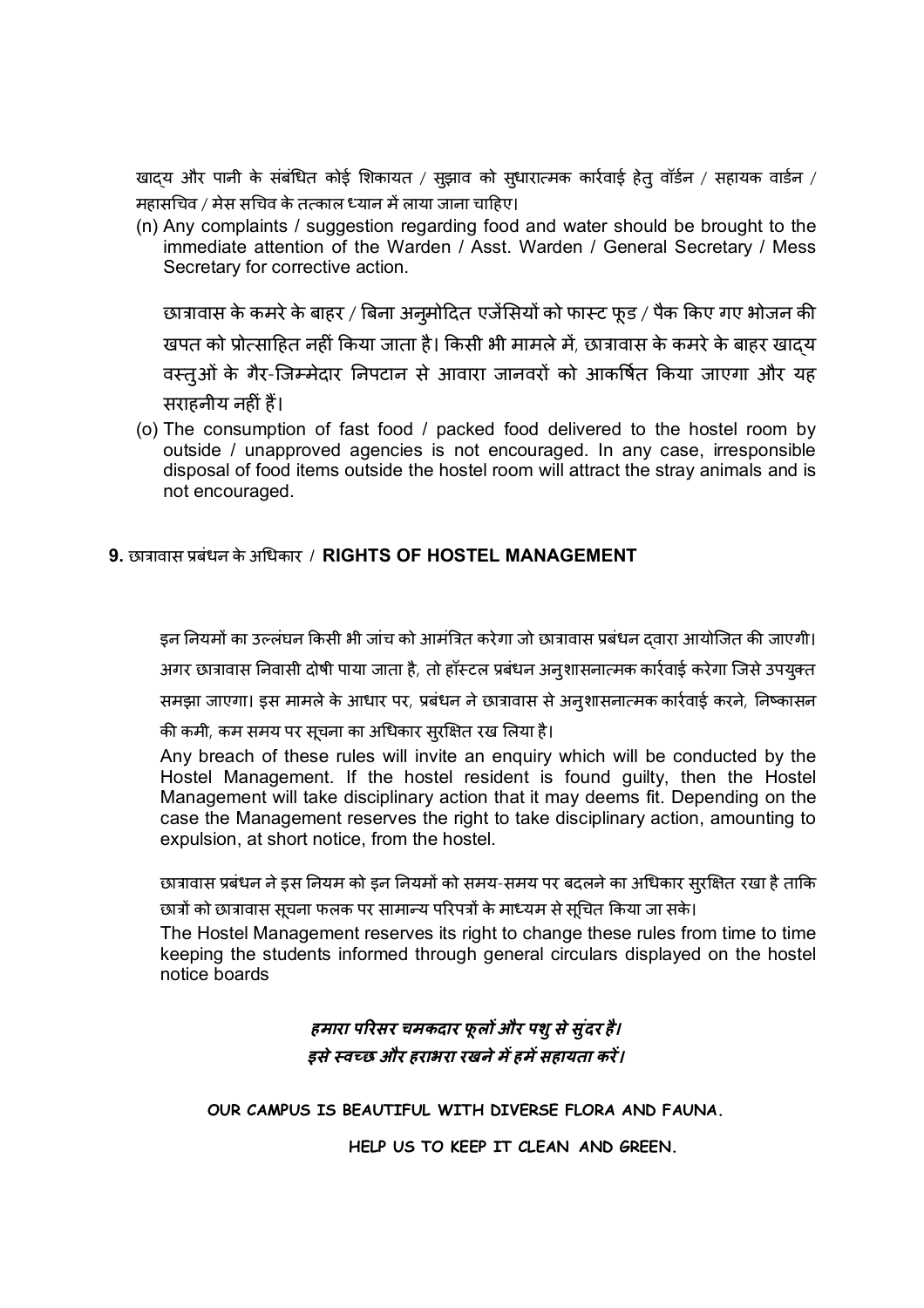मैंने / हमने छात्रावासियों के निवासियों के नियमों और विनियमों को पढ़ लिया है और उन्हें समझ लिया है। मैं / हम इन नियमों का पालन करने के लिए सहमत हɇ।I/We have read the Rules and Regulation for Hostel Residents and understood them. I/We hereby agree to abide by these rules.

| माता-पिता का नाम/Parent's Name<br><u> 1980 - Jan Samuel Barbara, margaret e populari e populari e populari e populari e populari e populari e popu</u> |  |
|--------------------------------------------------------------------------------------------------------------------------------------------------------|--|
|                                                                                                                                                        |  |
|                                                                                                                                                        |  |
|                                                                                                                                                        |  |
| पिन कोड                                                                                                                                                |  |
| /Pin                                                                                                                                                   |  |
| Code                                                                                                                                                   |  |
| दिनांक/D                                                                                                                                               |  |
| ate:                                                                                                                                                   |  |

ͪवɮयाथȸ के हèता¢र/Signature of the Student

 $\_$ 

 $\_$ 

माता-पिता/अभिभावक के हस्ताक्षर/Signature of the Parent / Guardian

(छात्रों को यूजी पाठ्यक्रम में प्रवेश देने हेतु आवश्यक/required for fresh students being admitted to the UG program)

ध्यान दें: उपरोक्त विवरणों को प्रवेश के समय छात्रावास कार्यालय में जमा किया जाता है। छात्र को किसी विशेष रिक्त स्थान को नहीं छोड़ना चाहिए।

Note : The above particulars are to be filled up and submitted in the hostel office at the time admission. The student should not leave any particulars blank.